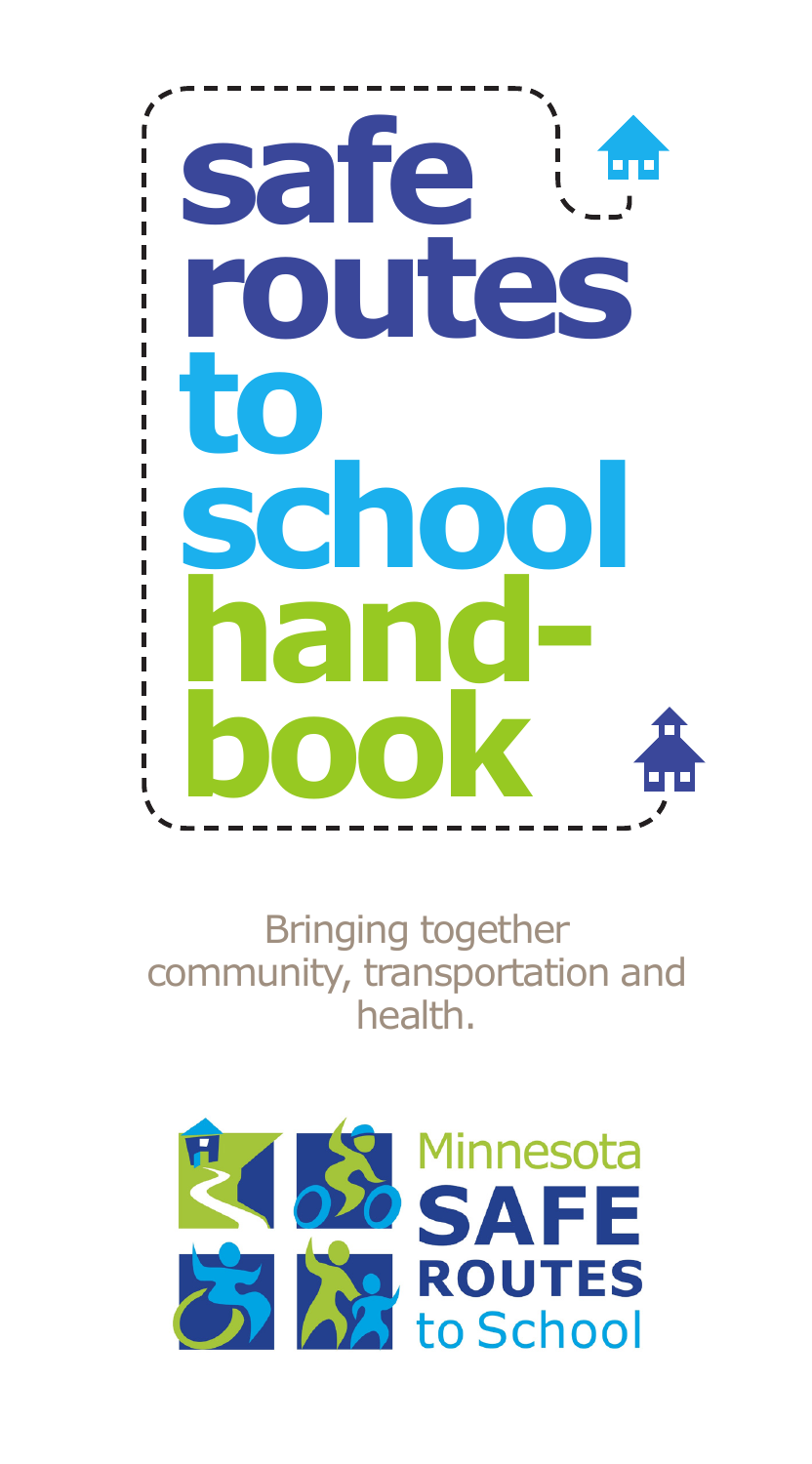

Physical Activity and Nutrition Unit Office of Statewide Health Improvement Initiatives PO Box 64882 St. Paul, MN 55164-0882

> (651) 201-5440 TTY: 651-201-5797 www.health.state.mn.us

> > REV 10/2016

Special thanks to the City of Minneapolis Public Schools and the Michigan Fitness Foundation and Michigan Department of Transportation for providing materials that served as a base for this handbook.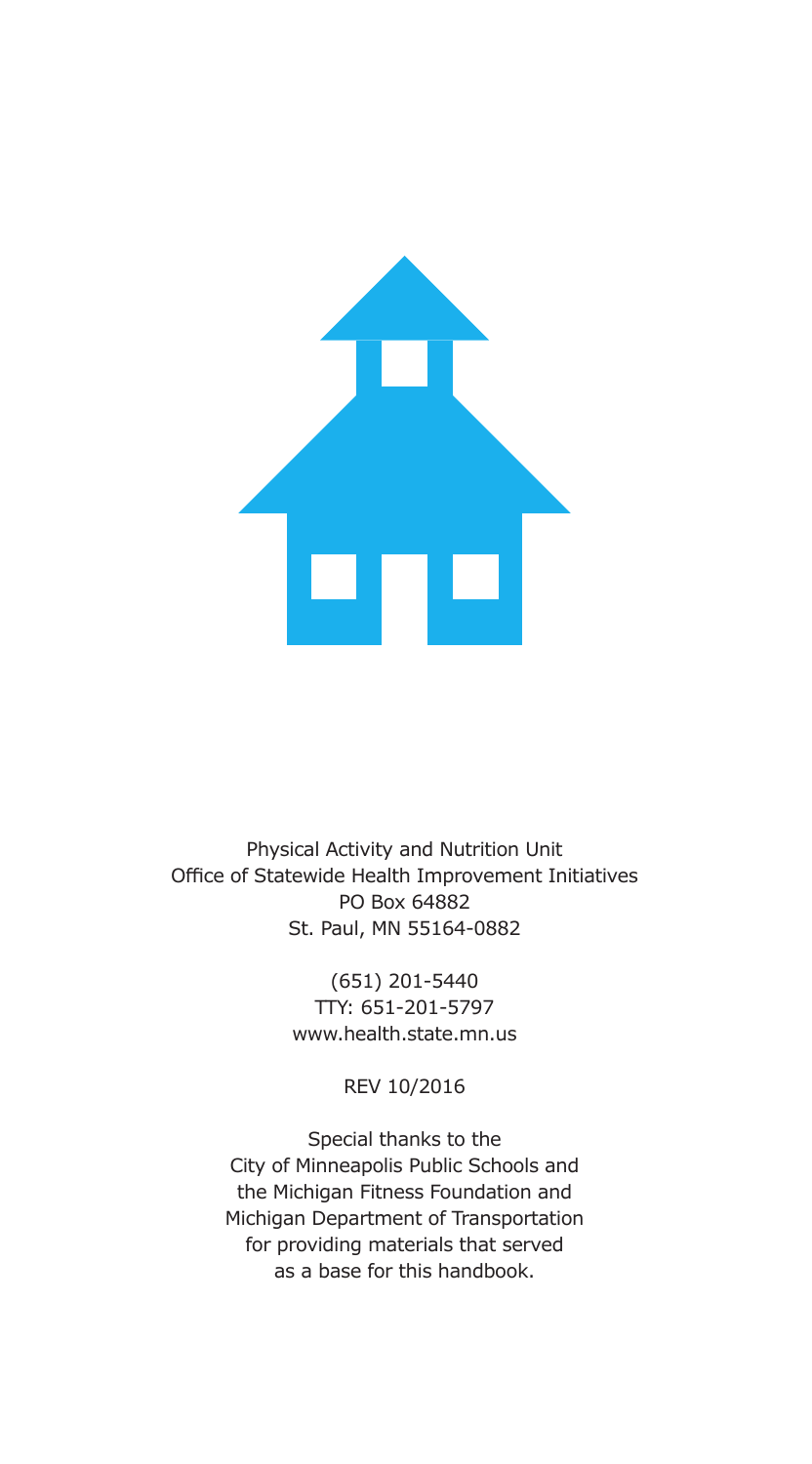### **A Comprehensive Approach to Safe Routes to School**

This guide will help you create and implement a complete plan to increase the number of kids walking and bicycling to your school.

### **What is Safe Routes to School?**

Safe Routes to School (SRTS) helps kids walk and bicycle to school more often through infrastructure improvements, education and promotional activities. SRTS is more than just a program, it is a comprehensive strategy to instill life-long habits that support physical activity and health. Walking and bicycling to school helps families stay active and healthy, and kids arrive focused and ready to learn. A comprehensive and effective SRTS initiative can help create a healthier community for generations to come.

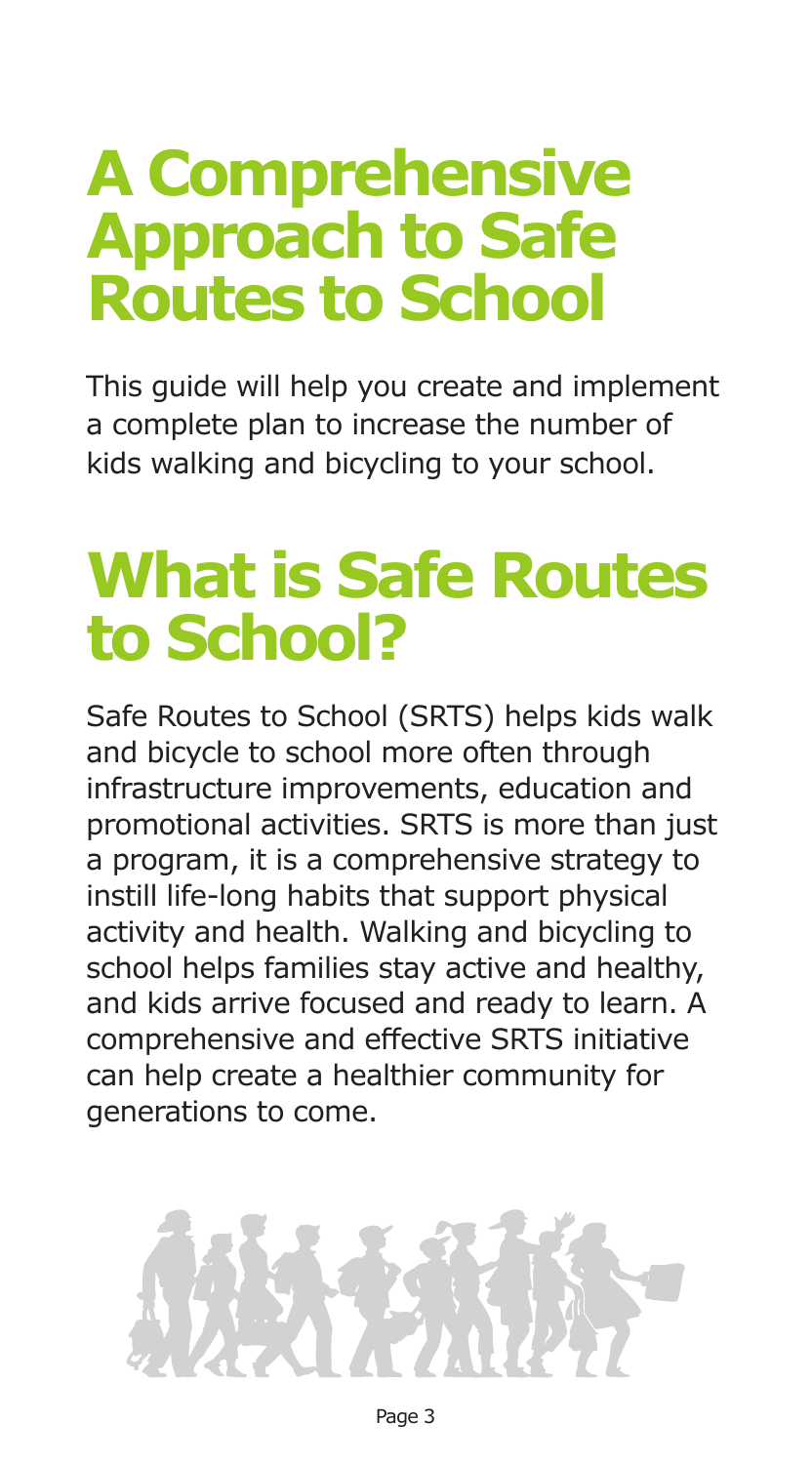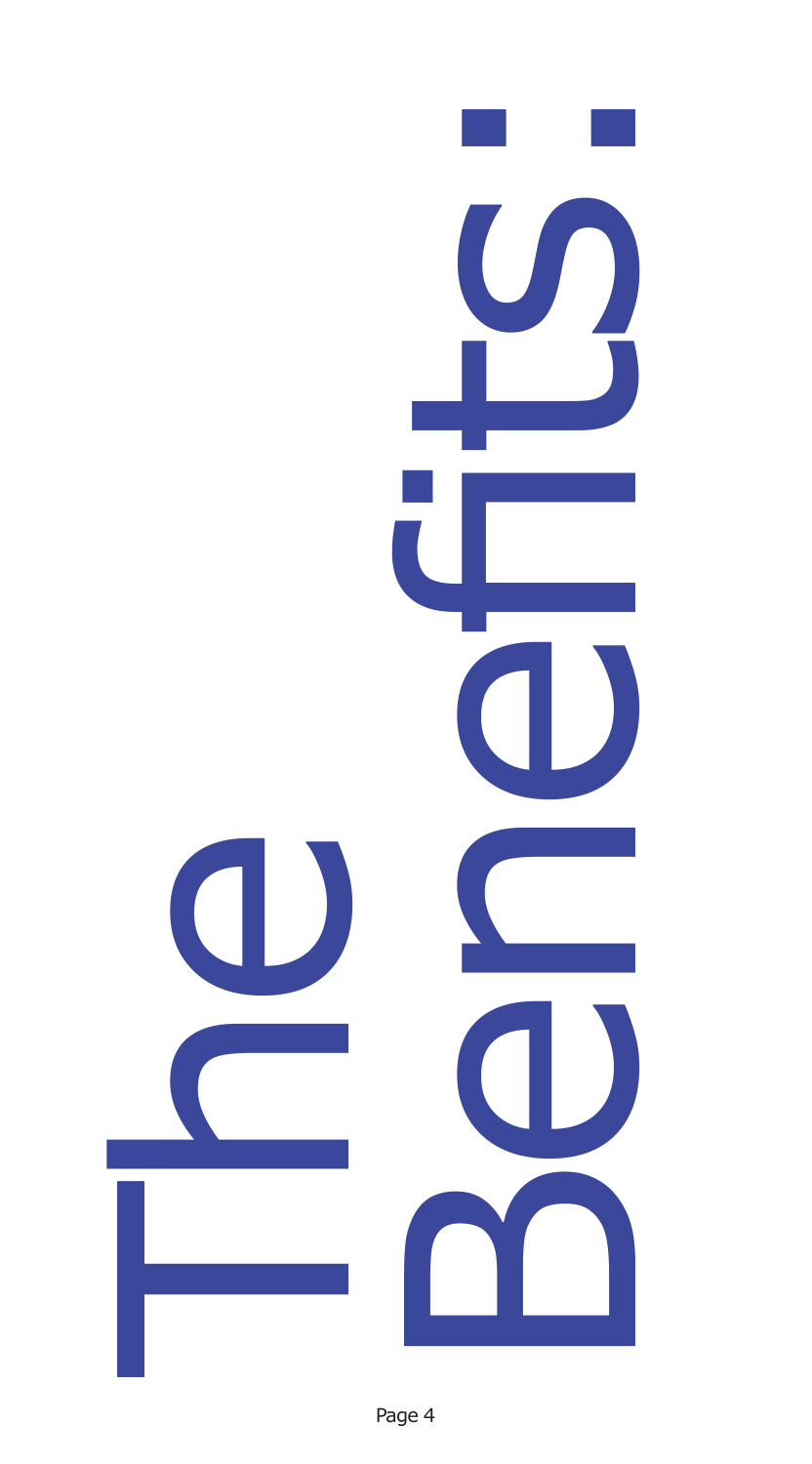### Kids are more active

SRTS programs help kids get more physical activity. Children are recommended to get 60 minutes of physical activity a day. A 15-minute trip one-way helps children to meet that goal.

### Students arrive ready to learn

Research has shown that SRTS helps kids arrive to school focused and ready to learn. Getting activity through walking and bicycling helps reduce behavior problems and helps kids settle in for learning during the school day.

### Communities become more connected and safer for all

Because schools are often located at the center of communities, safety improvements benefit people of all ages. Seniors particularly benefit from improvements that slow traffic and make streets safer and can also benefit by volunteering to support educational and promotional activities.

### Families are more active, too

SRTS programs have been found to increase bicycling and walking for not only kids, but for the whole family.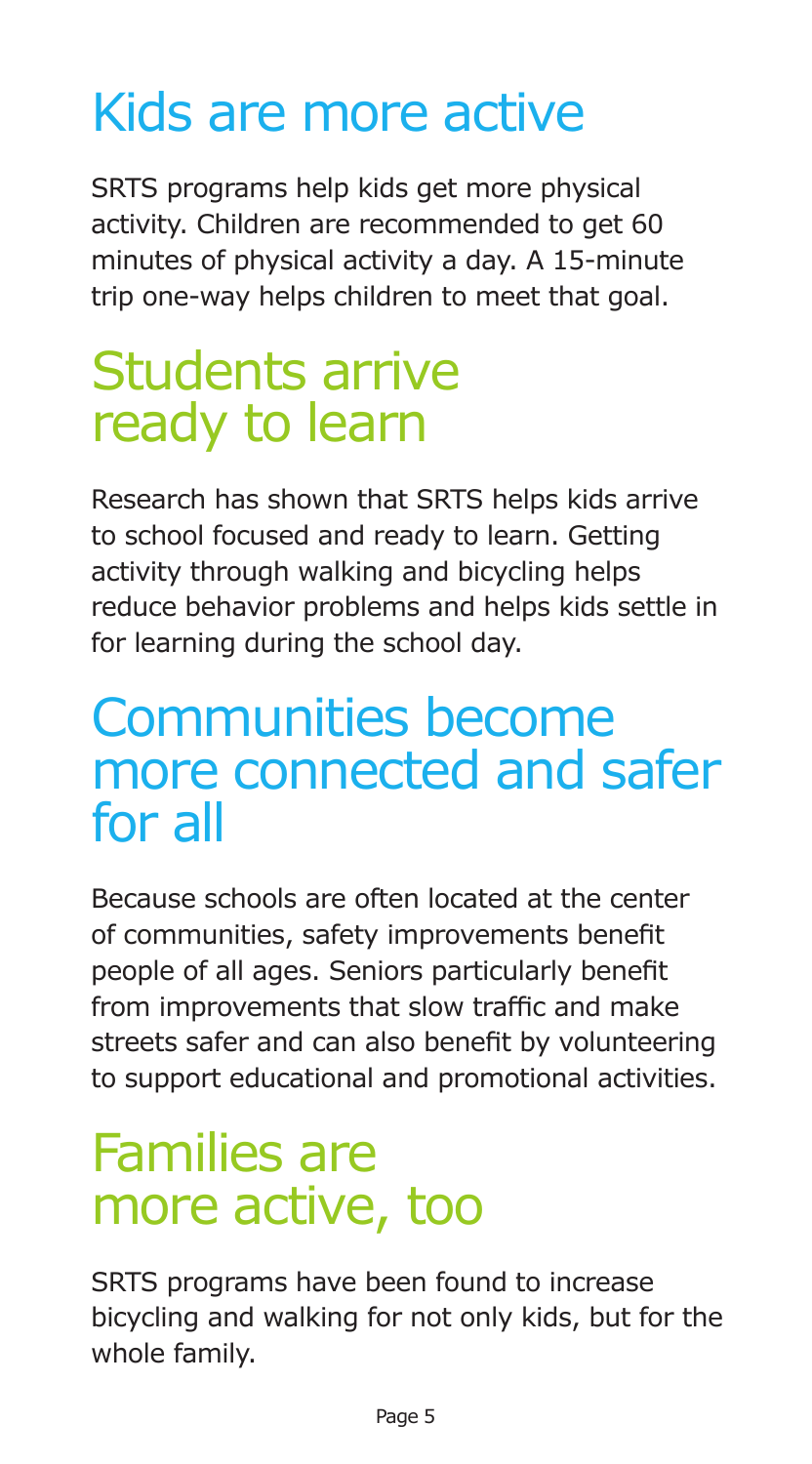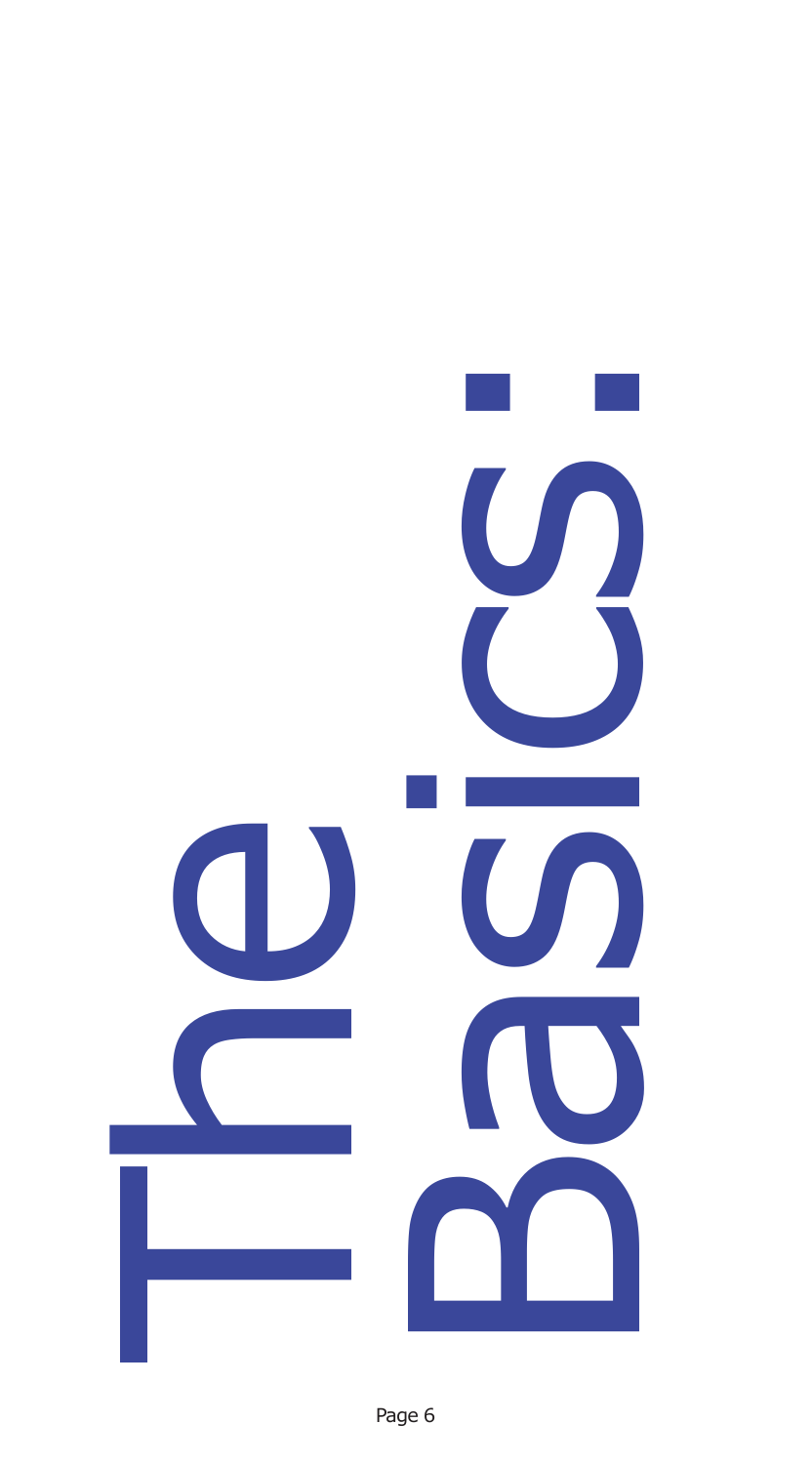

# **• Assess the situation**

## **• Determine your goals**

## **• Identify action steps**

# **• Track your progress**

### **• Remember to have fun!**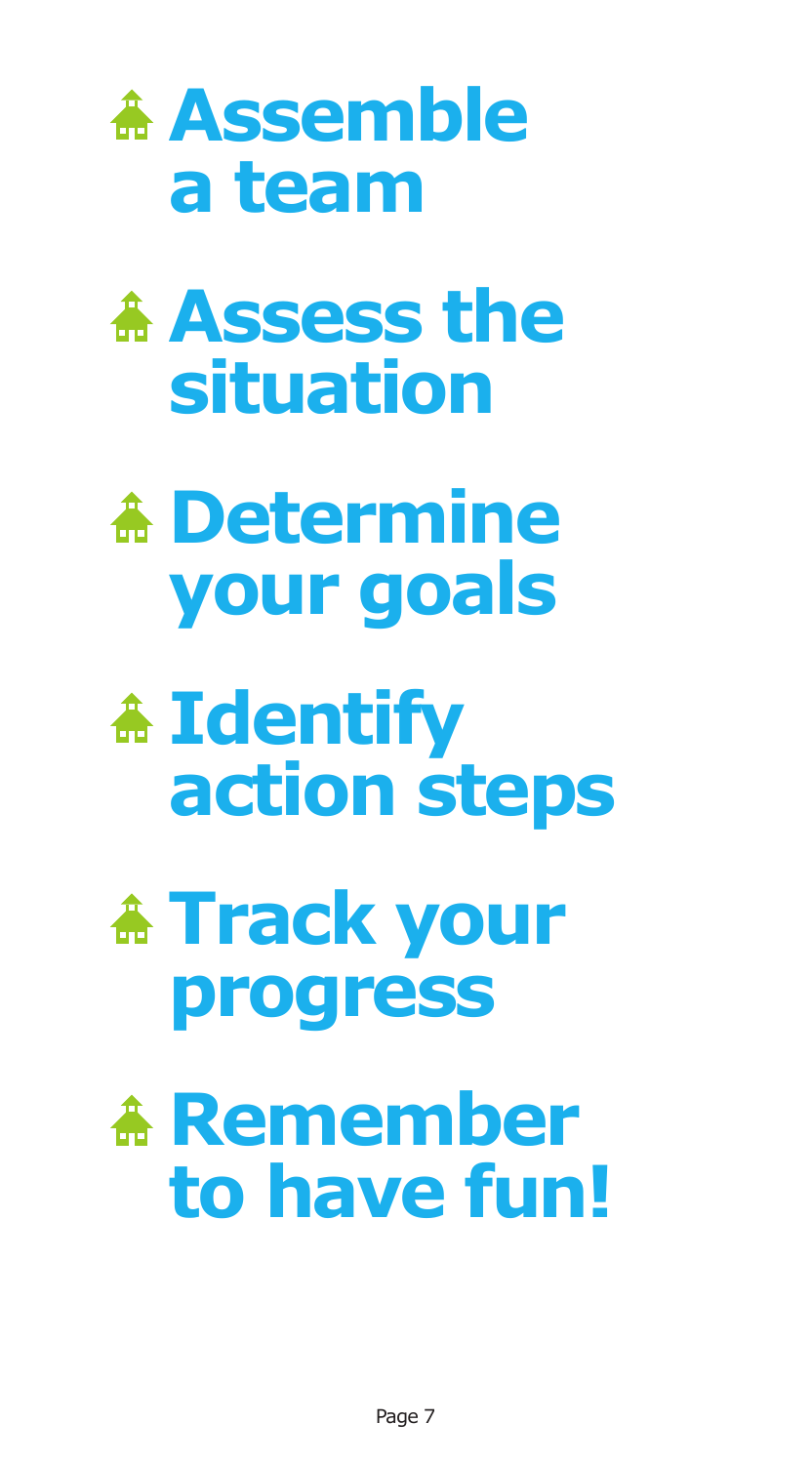# **Assemble a team**

Your SRTS team should start with anyone who is interested in increasing bicycling and walking to your school and community. The most important thing is to have a core team of people who are passionate about the work and who see opportunities for improvement.

At a later stage, when you've started to identify your goals and action steps, you may want to add to your team. To make sure you have a well-rounded team, ask yourself if you have the people with the knowledge, skills and experience to implement the elements of SRTS described later in this booklet.

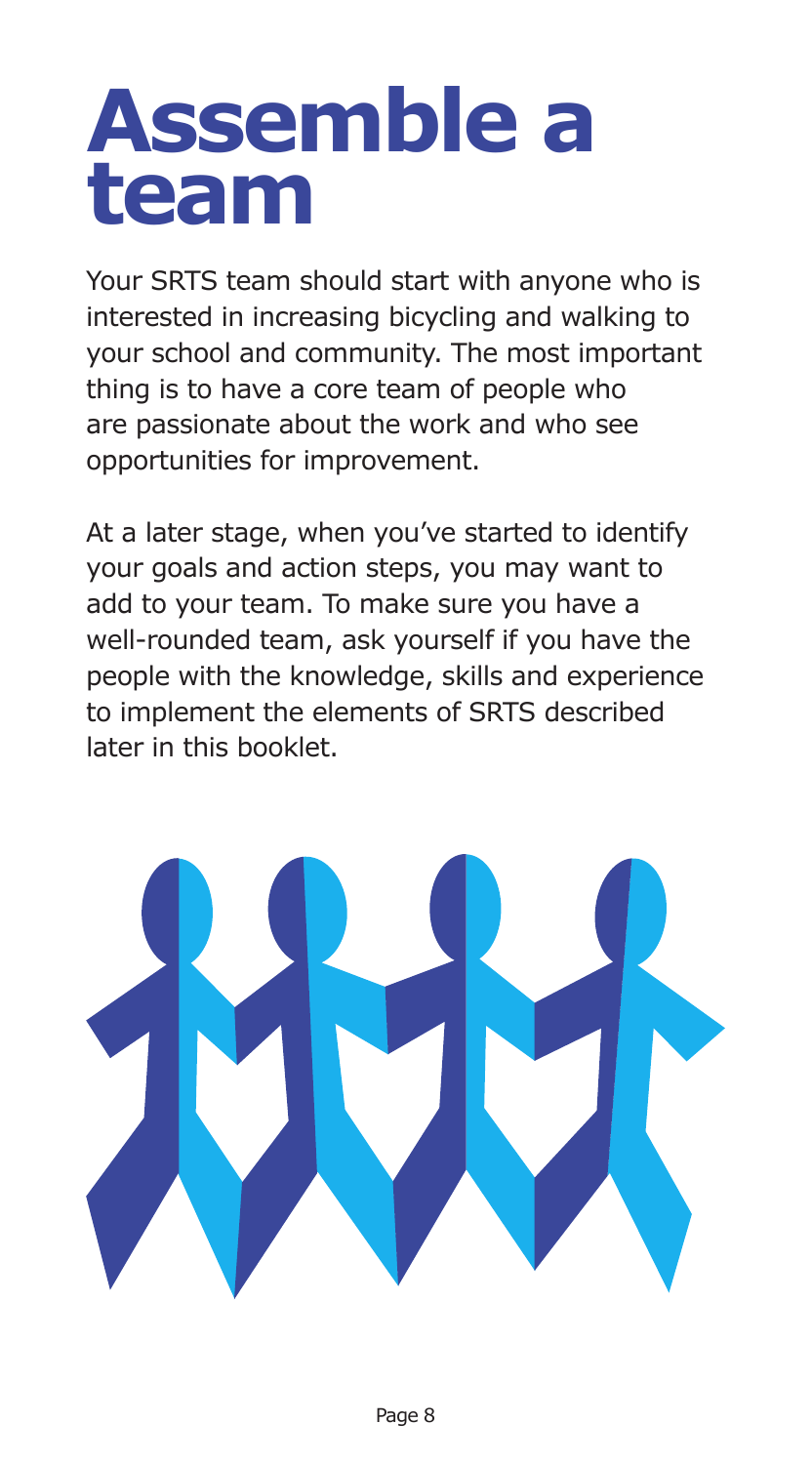The below checklist is a sample of the kinds of people who are interested in and have knowledge related to SRTS. As long as you engage all your important partners, they don't necessarily have to be on your core action team.

As you review this checklist, think about the specific person you would like to involve. If you don't know that person, identify the best path to make an introduction and have a discussion about SRTS.

### Core team:

- $\Box$  School principal or assistant principal
- $\Box$  Parents
- $\Box$  Community volunteer(s)
- $\Box$  Students
- $\Box$  Teacher(s)
- $\Box$  Law enforcement officer
- $\Box$  Local road authority (department of public works, county engineer, MnDOT)

### Expanded team:

□ District-level school personnel

(superintendent, district transportation director)

- $\Box$  City or regional planner
- $\Box$  City or town manager
- $\Box$  City council member or other elected official
- $\Box$  City or county recreation specialist
- $\Box$  City or county public health official or educator
- $\Box$  Bicycling or walking group representative
- $\Box$  Other local non-profit agency
- $\Box$  Neighborhood association or block club member
- $\Box$  Faith-based group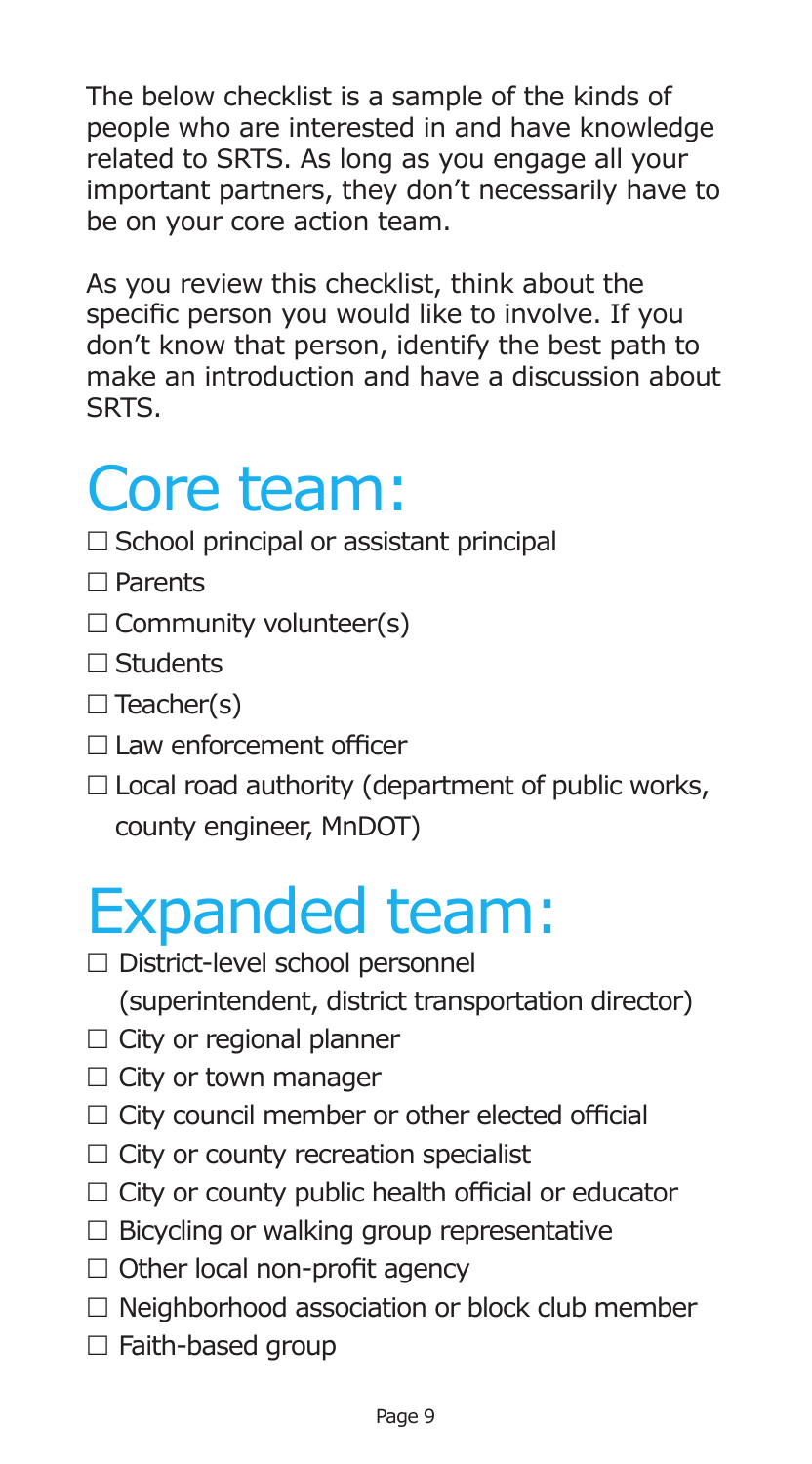# **Assess the situation**

Before you choose activities to implement, it's important to understand existing behavior and attitudes in your school, look for barriers and opportunities for walking and bicycling to school, and see if there are existing policies or programs that support your work.

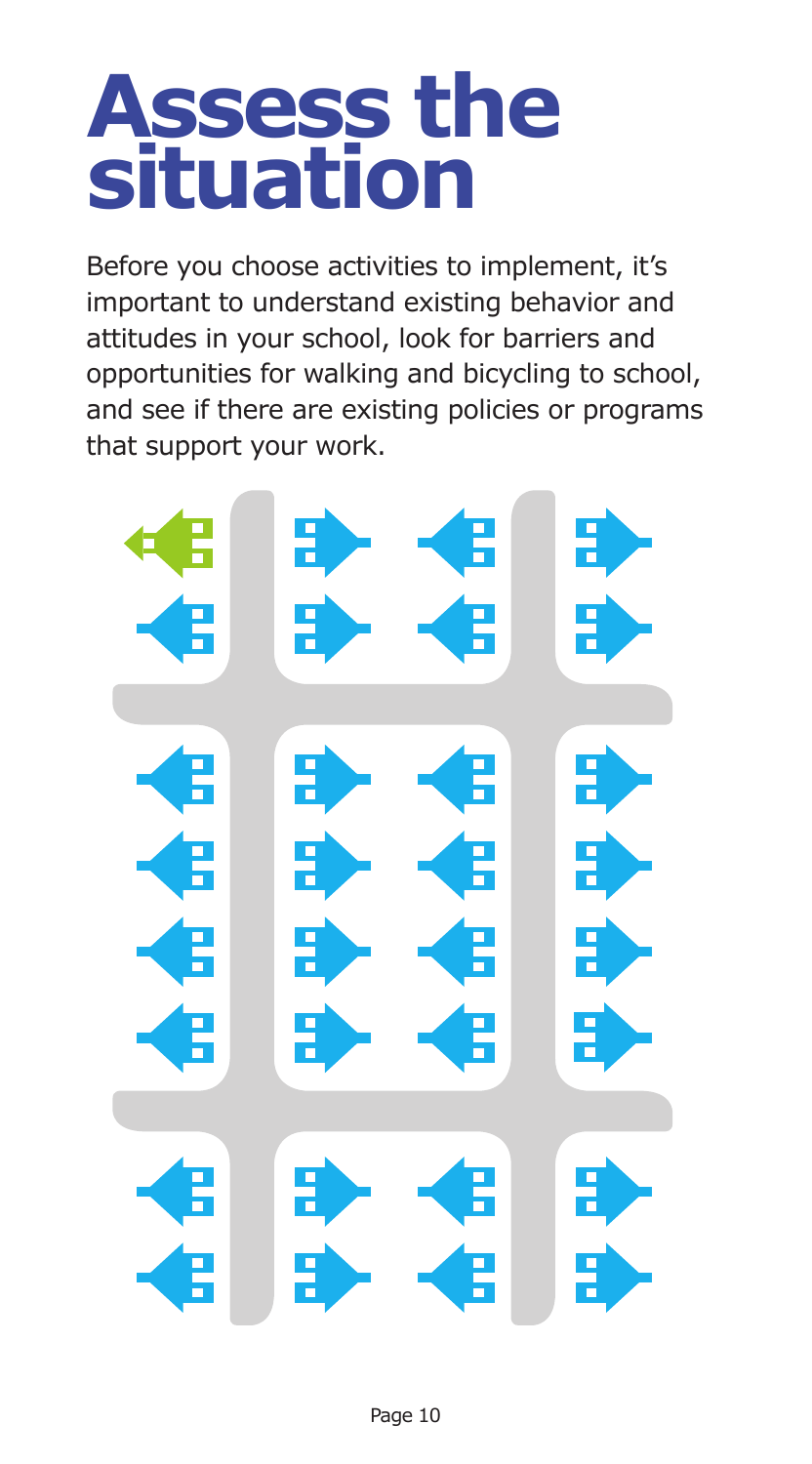Here are some basic data about the school, neighborhood and community that will be helpful to collect:

- $\Box$  The boundaries of the school walk zone and how many students live in the walk zone
- $\Box$  The number of students who currently walk or bicycle to school
- $\Box$  An assessment of the physical environment around the school, including any barriers
- $\Box$  An assessment of the drop-off and pick-up zone, including buses and parent vehicles
- $\Box$  Whether there are bike racks and if there is enough space in the racks
- $\Box$  Whether there are school patrol guards and where they are posted
- $\Box$  Parent and student attitudes about walking and bicycling to school – major reasons people do or don't walk and bicycle, which routes they use, what concerns they have
- $\Box$  Existing school policies, such as a school wellness policy, that support or could support SRTS
- $\Box$  Existing city policies, such as Complete Streets, active living resolution, comprehensive plans and area plans or transportation plans, that support or could support SRTS

#### **Resource Materials:**

- National Center for Safe Routes to School Parent Survey
- National Center for Safe Routes to School Student In-Class Travel Tally
- School Walkability and Bikeability Checklist
- Sample Safe Routes to School map Albany Area Schools

Available at www.health.state.mn.us/srts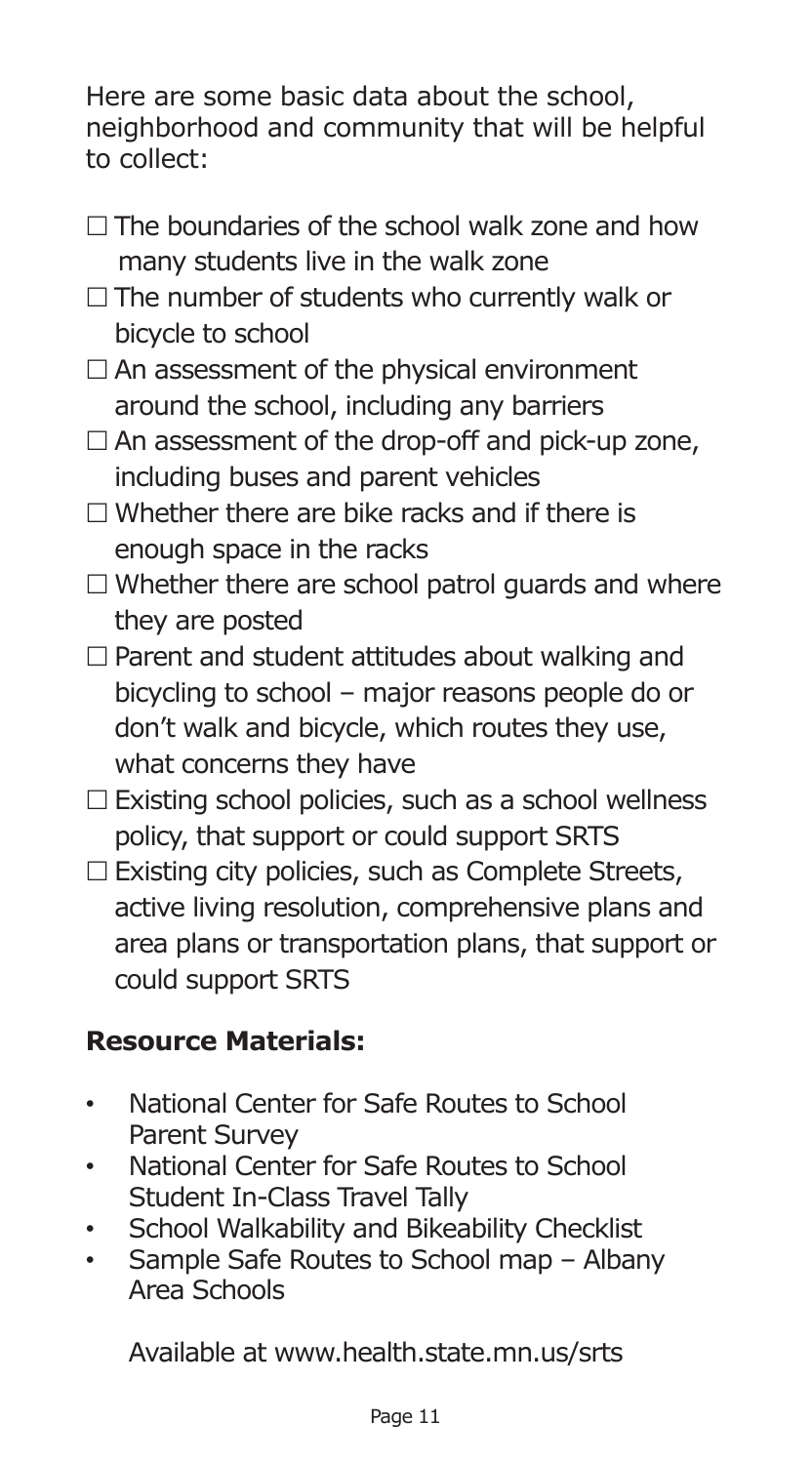# **Determine your vision and goals**

# Vision

A vision statement describes what your community will look like after you have achieved success. A vision statement is usually one to five sentences long and written in the present tense.

To set a vision for your SRTS program, gather your core action team and ask them to envision what the community will look like after success has been achieved. You can decide how far into the future to go; five to 20 years is a good time range to choose from.

You can ask your team to verbally share their vision or ask people to write down their thoughts. Look for common themes that the group agrees upon. Then have one person refine the statement for the group to approve.

Good vision statements are:

- **Attractive**
- Bold
- Compelling
- Doable
- Energizing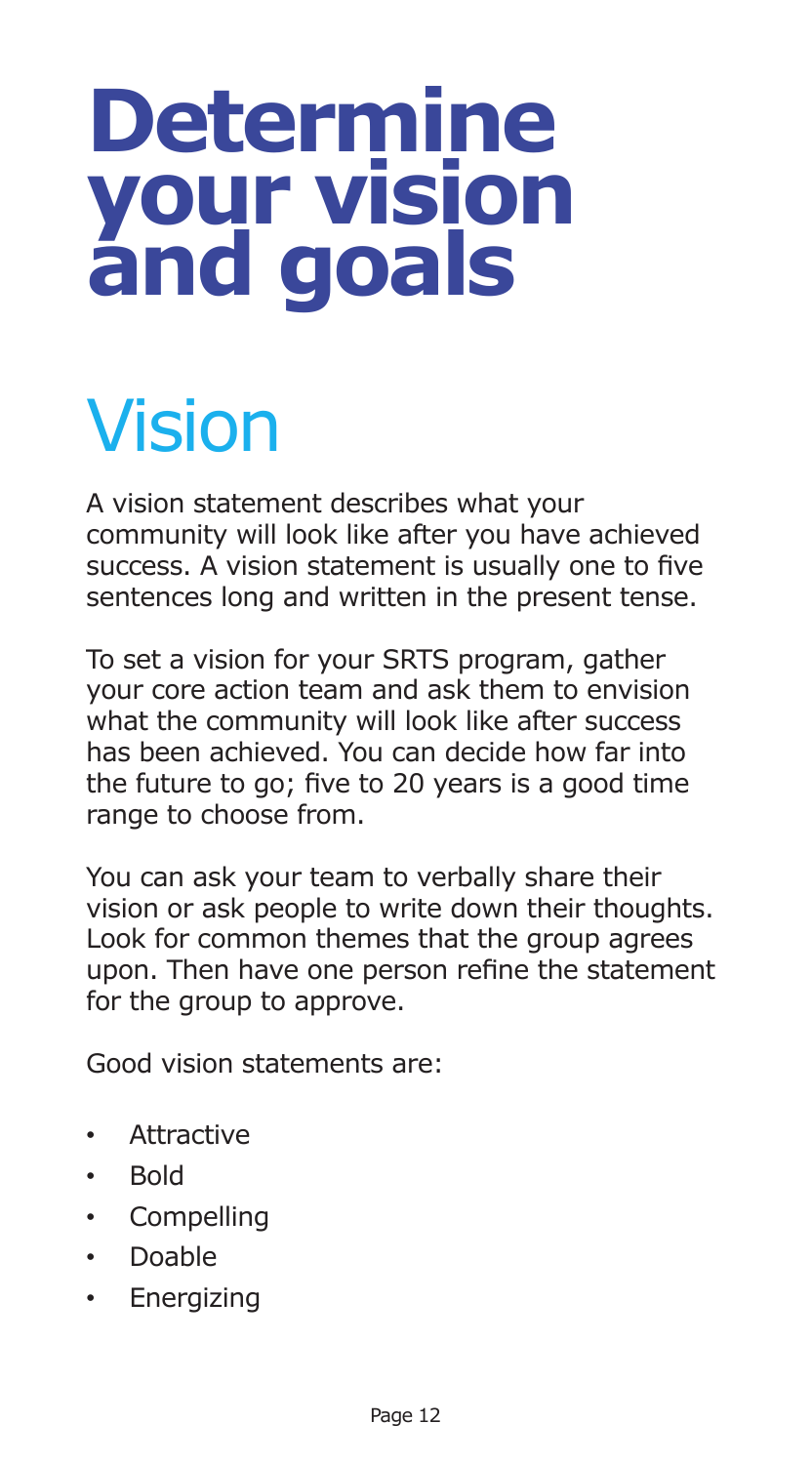### Goals

Goals project out one to three years and describe specific changes that will help realize your vision. To set your goals, look back through the results of your assessment to identify your community's greatest barriers and opportunities for bicycling and walking to school.

### These questions can help guide your goal-setting:

- What are the biggest barriers to walking and bicycling to school (physical barriers, attitudes, information, etc.)?
- Are there areas of the community where walking and bicycling is particularly difficult? What would make it safer and easier?
- What are the biggest opportunities for walking and bicycling to school (partnerships, physical assets, etc.)?
- Are there areas of the community that are relatively safe and convenient for walking and bicycling?
- What would encourage more people to walk and bicycle in these areas?

After you've summarized your community assessment, identify three to seven goals that address your community's unique situation and that will help achieve your vision. The more specific and measurable your goals, the better.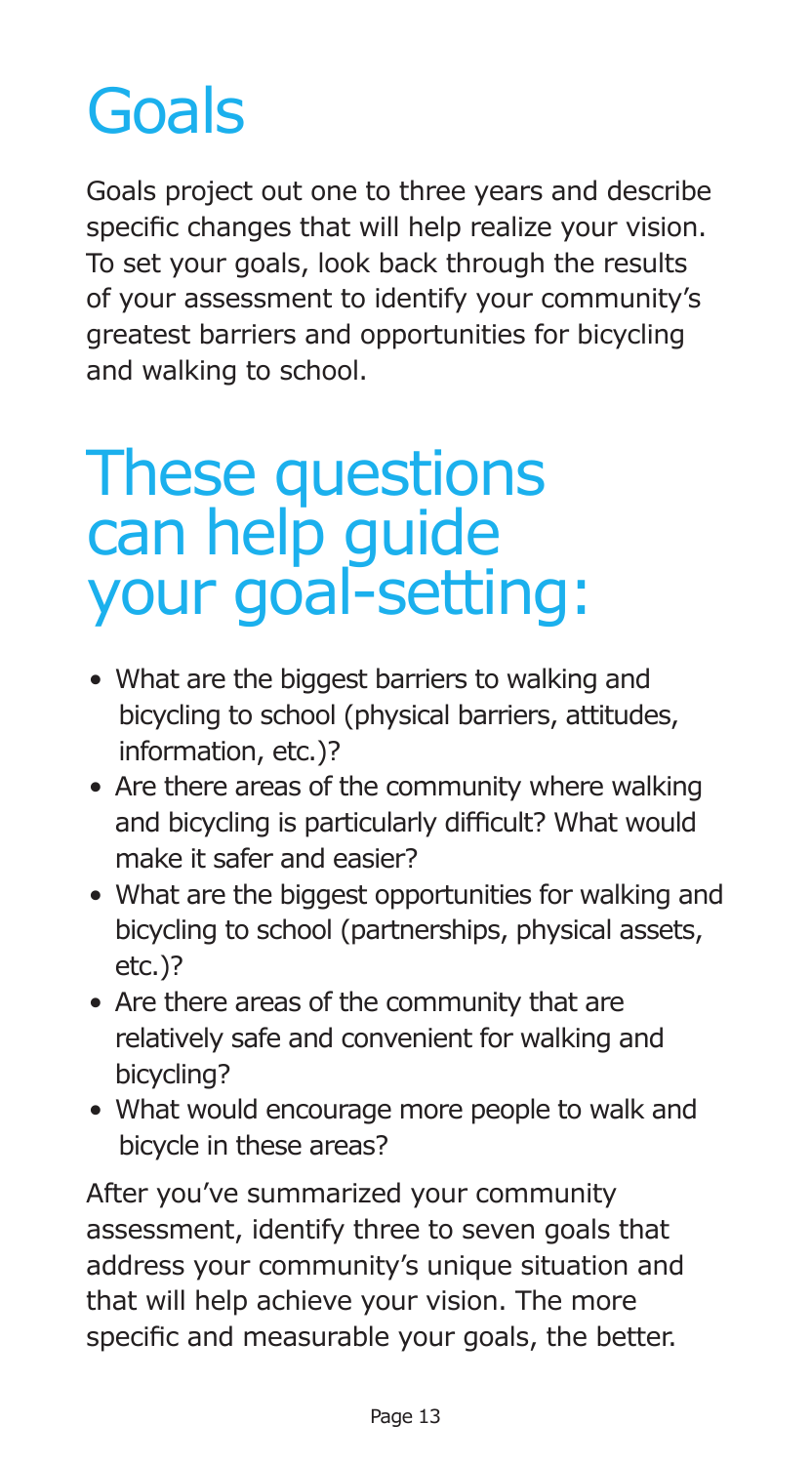# **Identify action steps**

For each goal, identify a number of action steps that will help you achieve the goal. To make sure you have a well-rounded approach, be sure to consider the six Es – engineering, education, encouragement, enforcement, evaluation, and equity – in your action plan. Details about the six Es are on the following pages.

Remember to keep it simple, especially when you are first starting out. You don't have to cover all of the six Es for each goal but across your goals and action steps you want to have a balance between the different Es.

A well-balanced and comprehensive strategy will make your program more sustainable. SRTS projects that have focused only on one E have struggled to become a lasting part of a how the school or community functions. One example is when a community makes an infrastructure improvement but has not incorporated any safety education for students and parents.

#### **Resource materials:**

• Goal and action steps worksheets available at www.health.state.mn.us/srts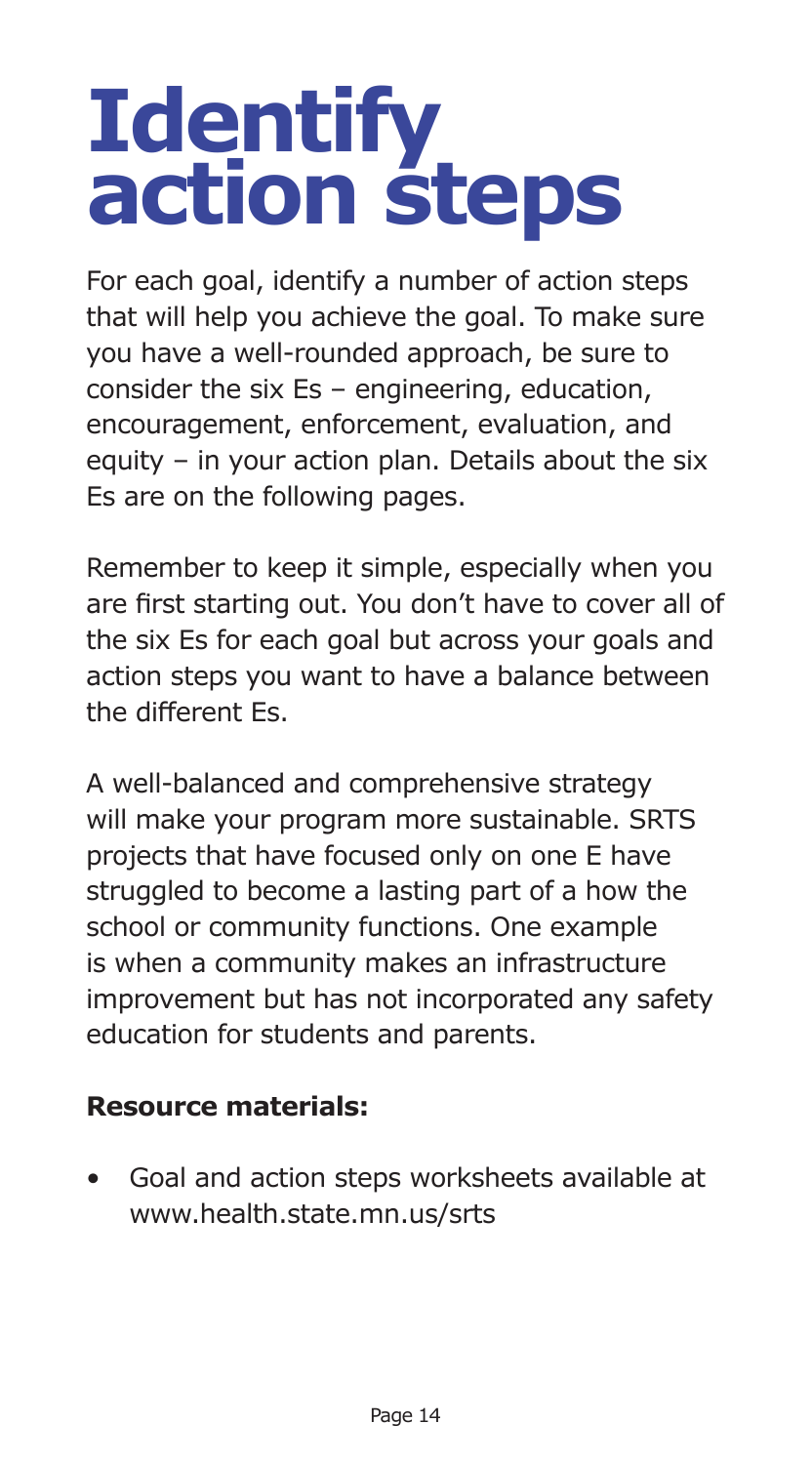

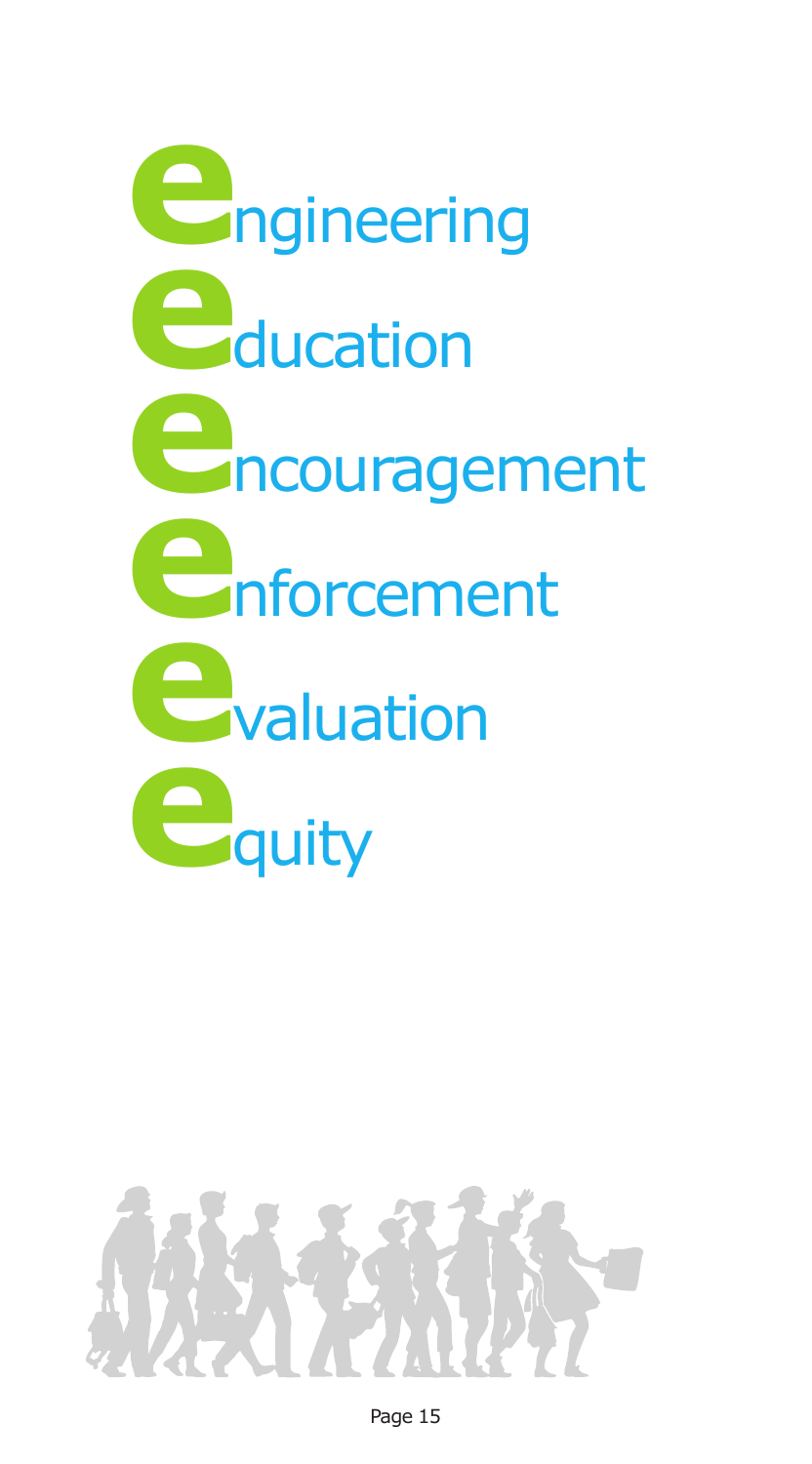*<u><b>ngineering</u>* 

Engineering strategies including planning and implementing physical improvements that make it safer and more attractive to walk and bicycle to school. Assessments such as a walking workshop will help identify physical barriers and opportunities for improvement. Engaging planners and engineers is crucial to successfully implementing safety improvements. It's also important to reach out to the community to educate neighbors about the benefits and importance of any proposed improvements.

- Completing a school walking and bicycling audit and a school travel plan
- Adding traffic calming, crosswalks, sidewalks, bicycle lanes or other infrastructure that improves safety for walking and bicycling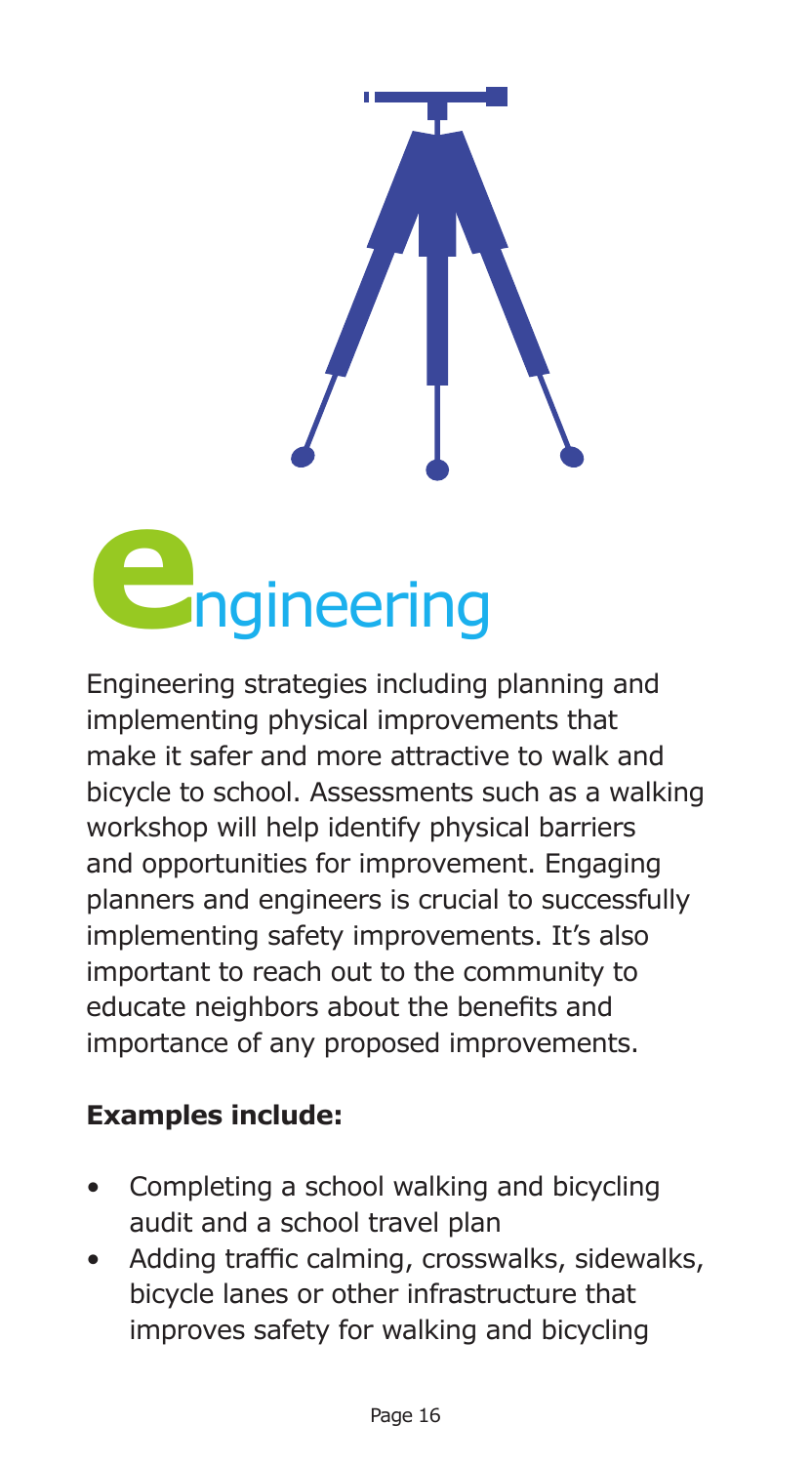



Providing education about SRTS helps build support among kids, parents, teachers and community members. To craft education messages, first identify your goals and audiences. You might want to start with a survey of parents to see if there are informational barriers to overcome before more families choose to walk or bicycle. Do people need to know more about the benefits of walking or bicycling? Would maps of routes to the school help more people walk or bicycle? Would walking or bicycling safety information get kids and parents more excited about walking and bicycling?

- SRTS maps that show suggested routes to walk and bicycle to school
- School bicycle rodeo that teaches safe bicycling skills
- Curriculum focused on the benefits of walking and bicycling
- Seminars or events that educate parents about the benefits of walking and bicycling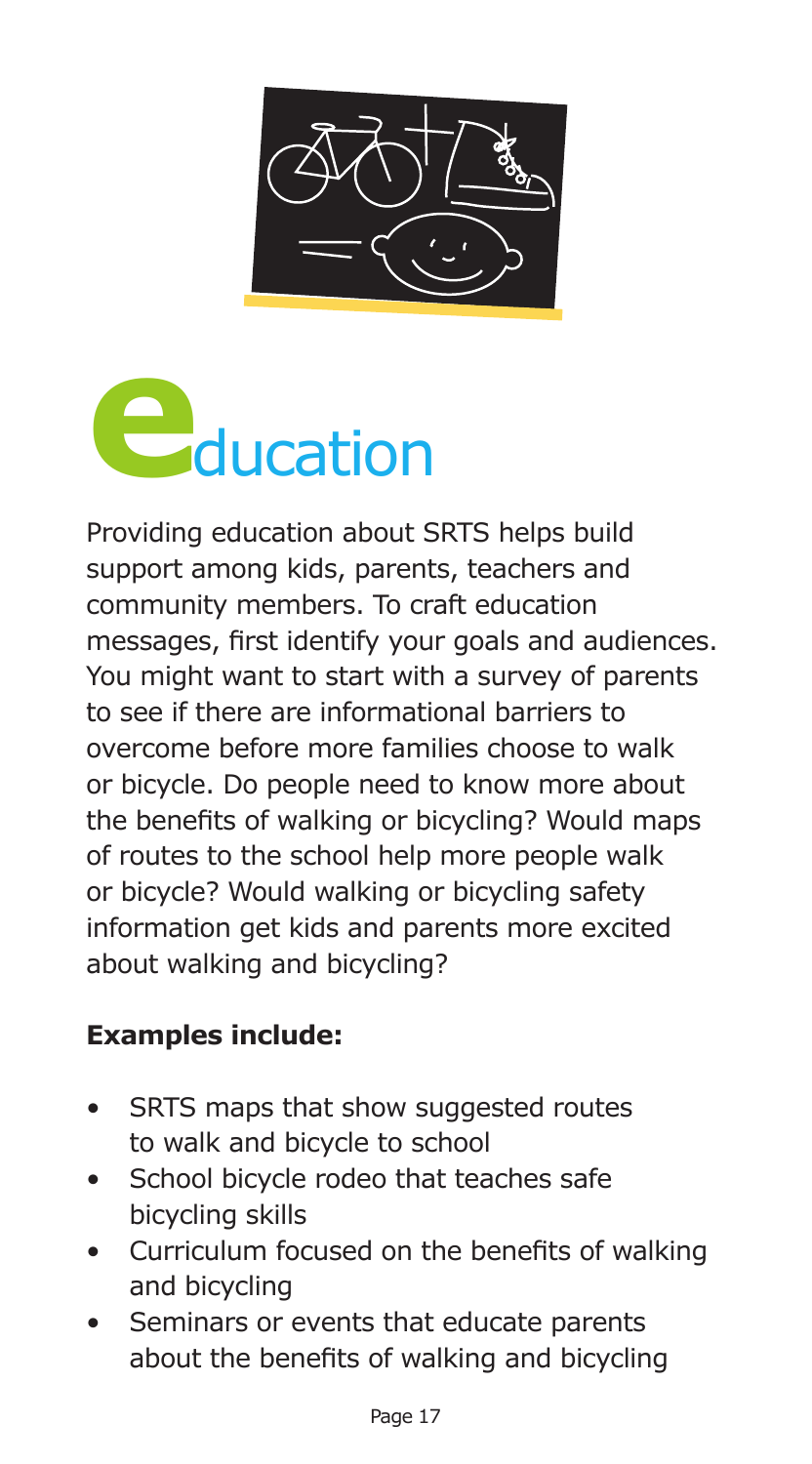

### **e**ncouragement

Encouragement is closely tied to education strategies, but is more focused on getting people to try walking and bicycling to school and celebrating and rewarding people for their efforts. Encouragement activities are more effective if the physical environment works for walking and bicycling to school.

- Organizing events such as "Walk and Bike to School Day" to encourage families to try walking and bicycling to school
- Creating walking school buses that allow kids to walk together with adult volunteers
- Utilizing contests or incentives to encourage walking and bicycling to school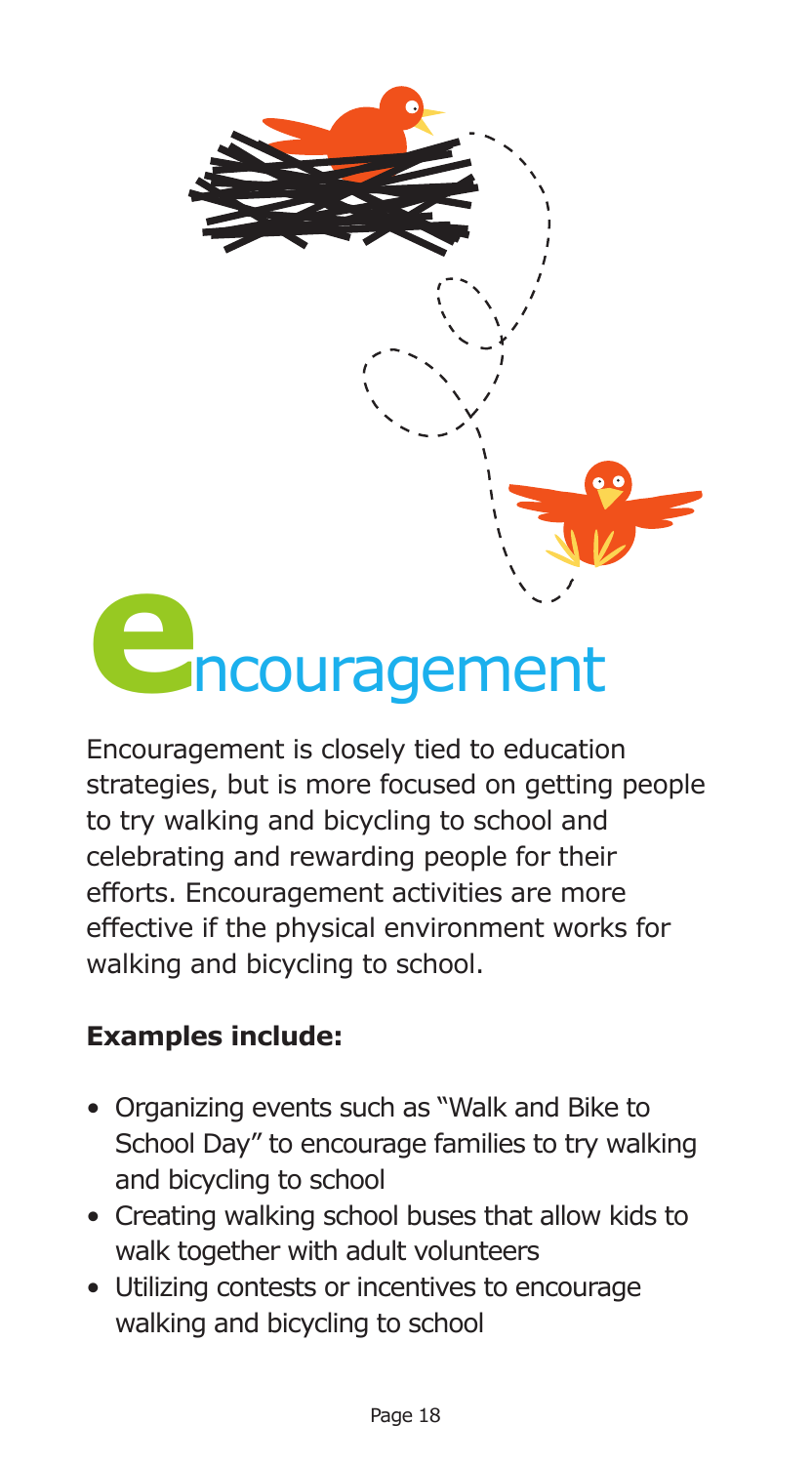

Enforcement strategies help reduce unsafe behaviors by drivers, pedestrians and bicyclists and help reduce unsafe behaviors by drivers, pedestrians and bicyclists and encourage all road users to obey traffic laws and share the road safely. Enforcement can be expensive, so it is best used strategically in conjunction with the other strategies.

- Partnership with law enforcement to target problem intersections for enforcement
- Educational "stings" that teach motorists about laws regarding yielding to pedestrians
- Installation of digital speed signs that display travel speed of passing vehicles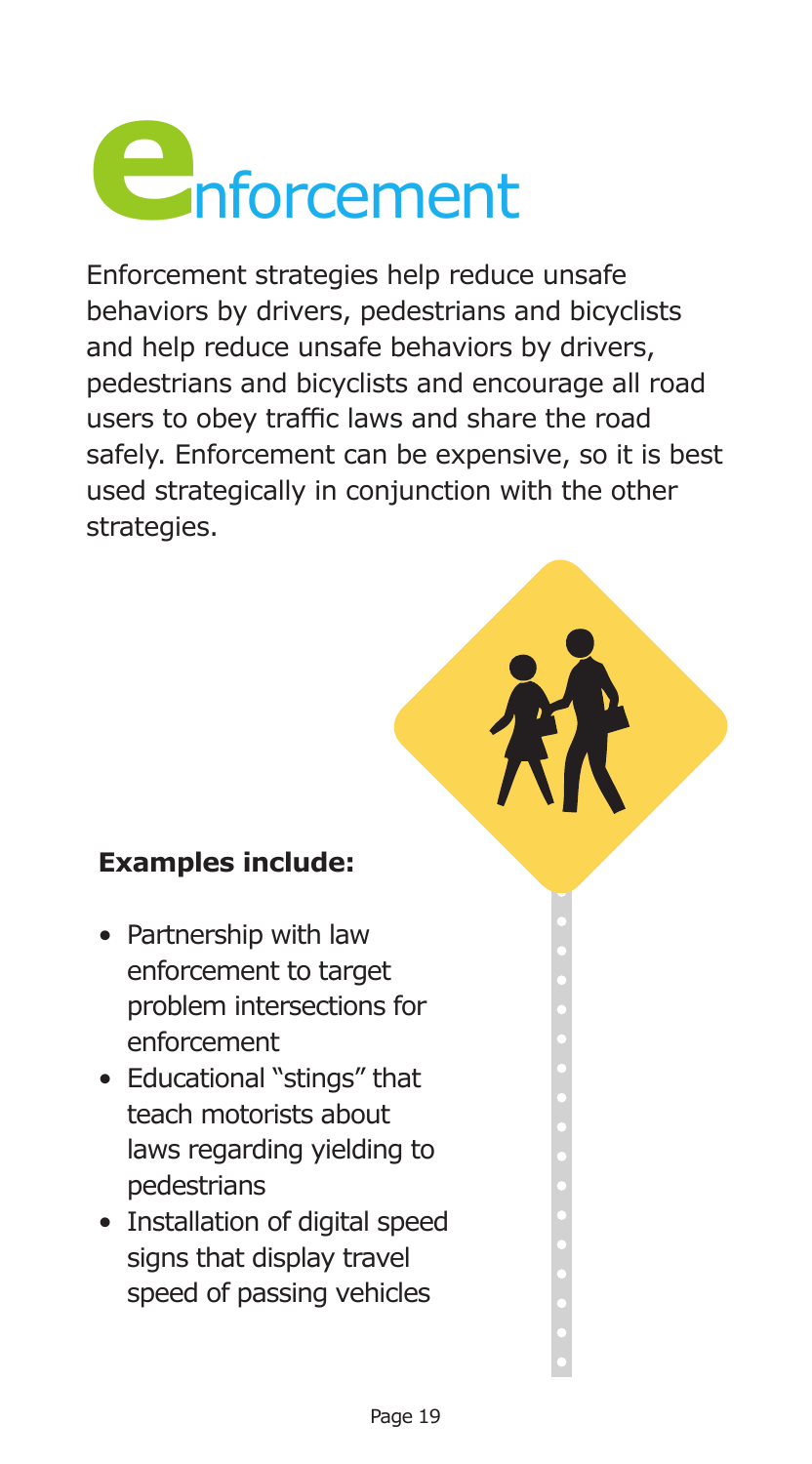



Evaluation is very important to a successful SRTS initiative and should be considered from the very beginning of planning. Ask yourself, how do we define success for our efforts and how can we measure or document our progress? Evaluation will likely include a combination of quantitative information, such as counts of how many children are walking and bicycling, and more qualitative information, such as success stories from families who have chosen to walk and bicycle more.

- A school walking and bicycling audit and a school travel plan that includes specific goals
- Bicycle and pedestrian counts that show bicycling and walking rates over time
- Data about vehicle crashes near the school, traffic speeds or traffic volumes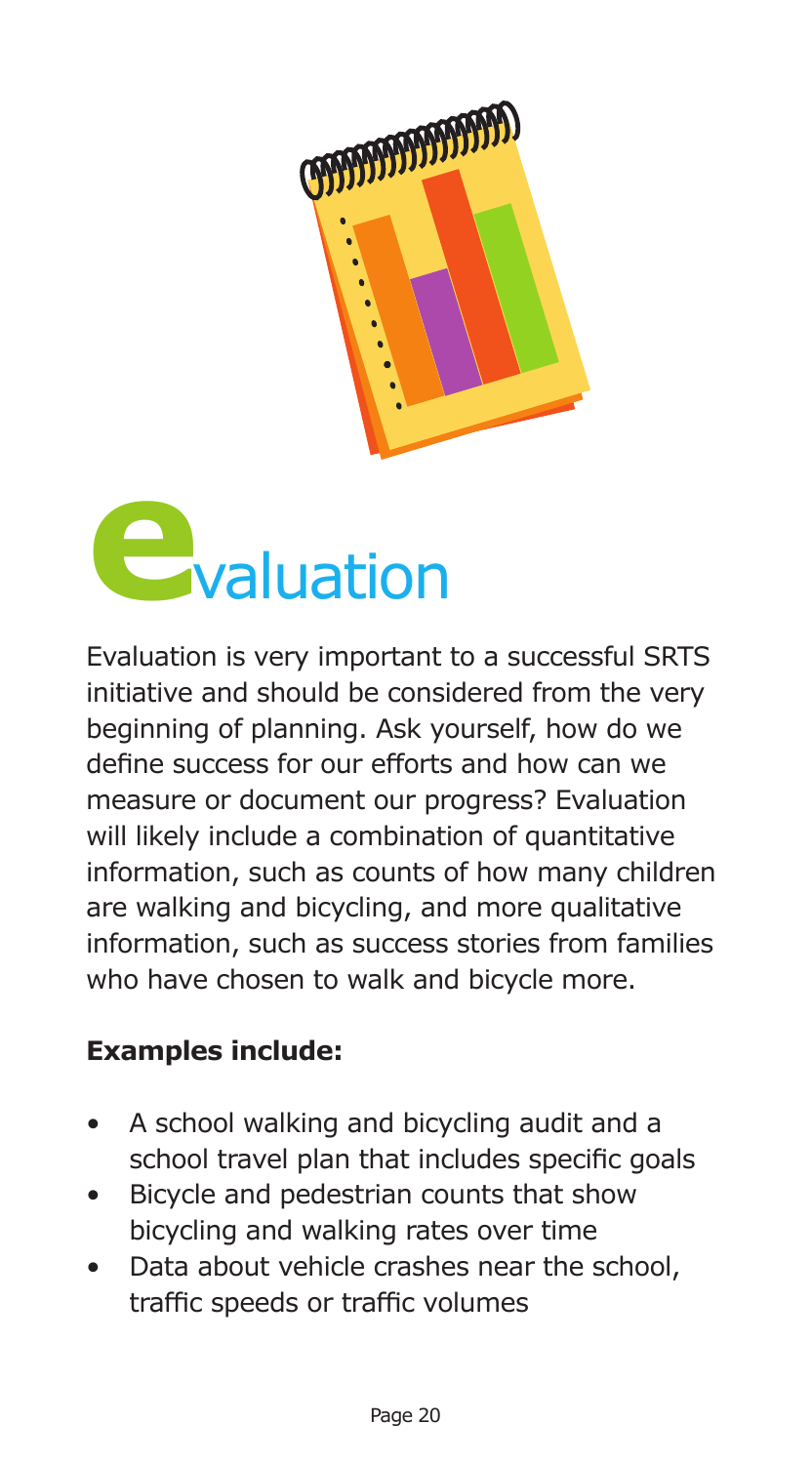



Equity, in the context of Safe Routes to School, aims to ensure that communities disproportionately impacted by safety, health or transportation access are provided appropriate resources to address their individual needs. Sometimes that requires allocating more resources to a community experiencing greater issues. An approach to ensuring Equity should intertwined in each of the other 5E's.

- Evaluation and Engineering: Using demographic and safety data to identify schools or neighborhoods with the most need for infrastructure improvements
- Education: Providing educational materials in multiple languages, or doing outreach and engagement in nontraditional settings.
- Encouragement: Providing more support for walking school buses and educational campaigns in neighborhoods with fewer resources and higher need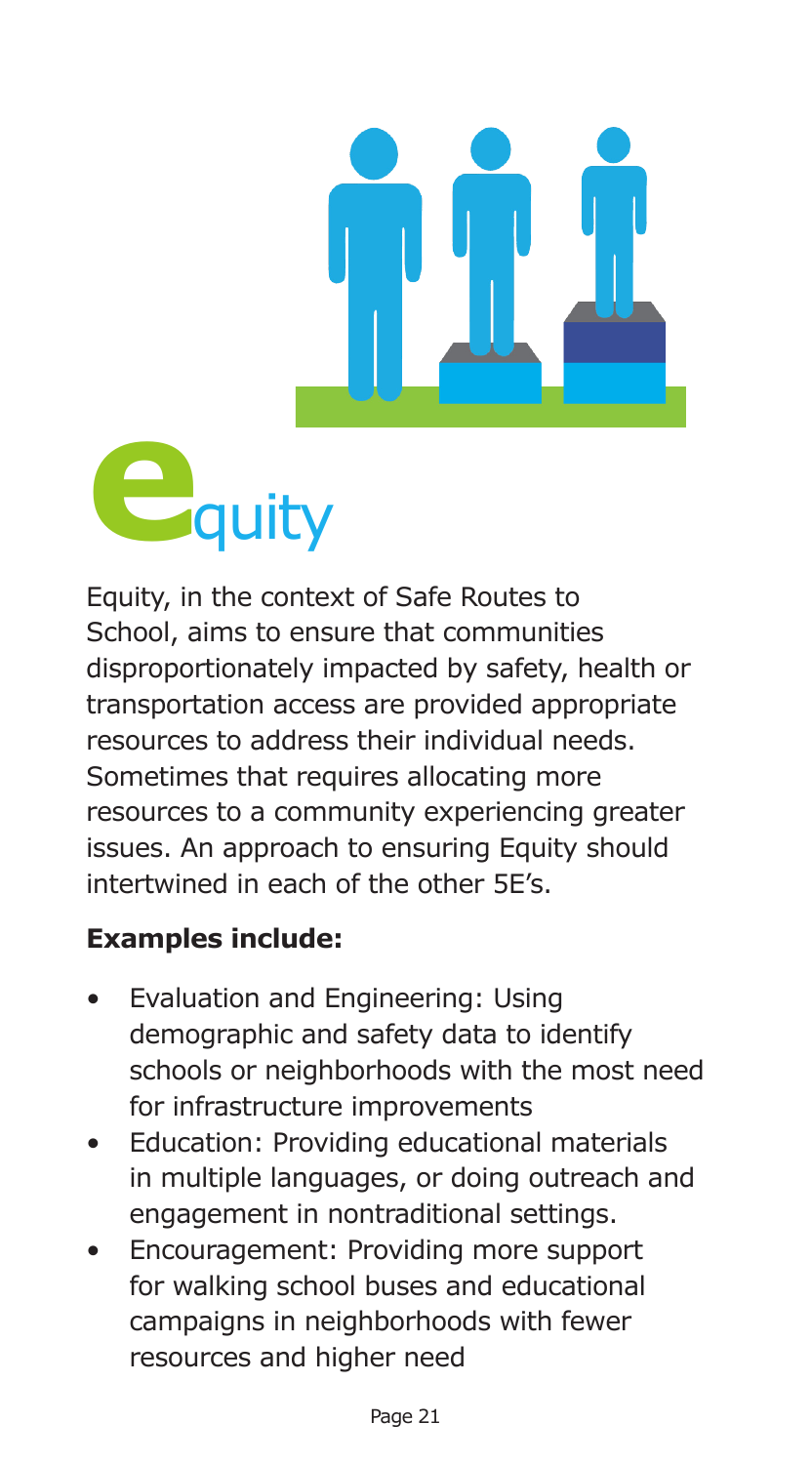# **Track your progress**

Evaluation is built into the six Es, but is also an important step in planning for SRTS. In order to track your progress, take a look at each of your goals and determine the best way to measure each goal. Here are some questions to guide the development of your evaluation plan:

- What numbers (quantitative information) do we want to collect?
- What stories (qualitative information) do we want to collect?
- What are the best collection methods for our community? (parent or student surveys, walking or bicycling counts, using the results of encouragement strategies, etc.)
- How often should we measure our progress?
- How will we keep track of and communicate our progress?

Look through your goal and action steps worksheets to make sure each one includes appropriate action steps.

#### **Resource Materials:**

- National Center for Safe Routes to School Parent Survey
- National Center for Safe Routes to School Student In-Class Travel Tally
- School Walkability and Bikeability Checklist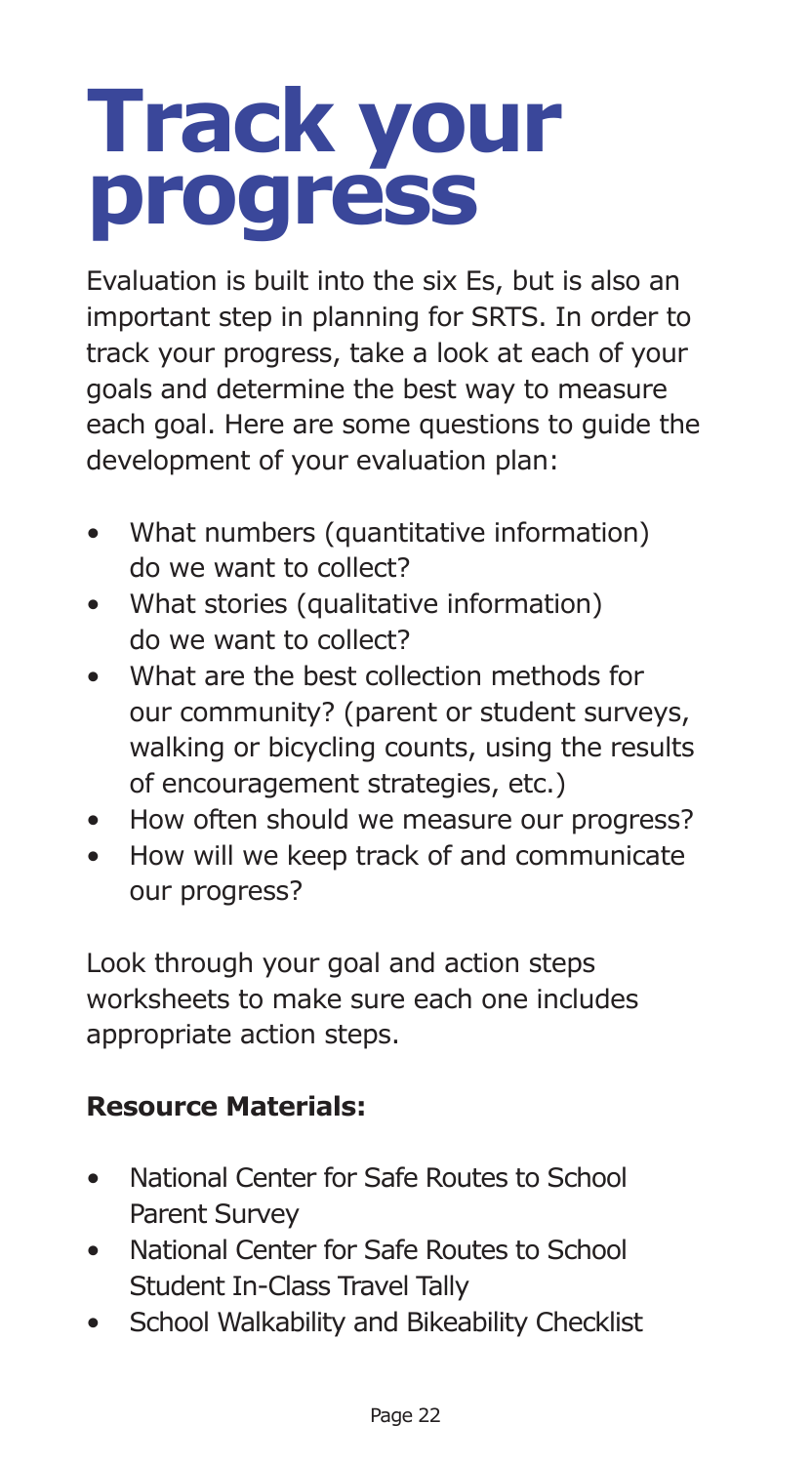# **Remember to have fun!**

While SRTS is challenging work, it's important to remember to have fun. Here are some ideas of fun ways to engage your community and celebrate your successes:

- Host a bike and walk to school day event to reward families for walking and bicycling to school
- Host a walking workshop to identify opportunities and challenges around your school
- Have students create "traffic signs" for the school and their neighborhood
- Have weekly "Walking Wednesdays"
- Work with your city planners and engineers to solve safety concerns. Make sure kids are involved in the ribbon cutting
- Interview students or parents to hear how your efforts are affecting them
- Reach out to community groups, businesses or other partners to get more people involved.
- Write a press release or hold a press conference to highlight your successes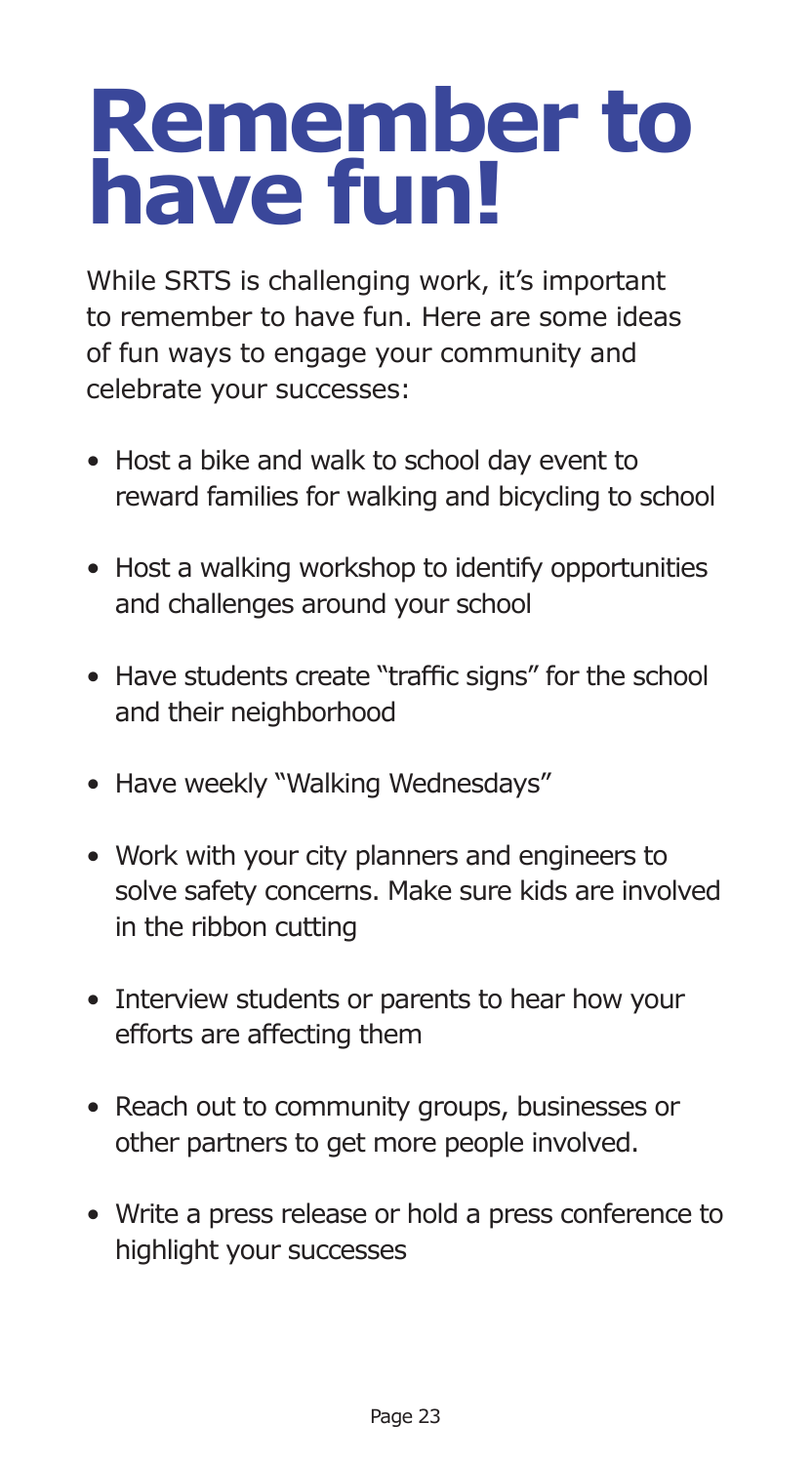### **Resources**

The Minnesota Safe Routes to School Resource Center also has everything you need to know about SRTS funding, how to start a SRTS plan or program, how to organize SRTS events, and more! Visit *www.mnsaferoutestoschool.org*

Additional resources are available at *www.health.state.mn.us/srts* to help complete and implement your action steps identified in this handbook:

- Goal and action step worksheets
- Parent survey
- Classroom behavior tally
- School walkability and bikability assessment
- Sample Safe Routes to School map

For more information about SRTS, contact:

#### **Minnesota Department of Transportation**

saferoutes.dot@state.mn.us http://www.dot.state.mn.us/saferoutes

#### **Minnesota Department of Health**

health.activeliving@state.mn.us http://www.health.state.mn.us/srts

#### **Blue Cross Blue Shield of Minnesota**

jill\_n\_chamberlain@bluecrossmn.com http://www.preventionminnesota.com/active\_living.cfm

#### **Safe Routes to School National Partnership**

http://www.saferoutespartnership.org